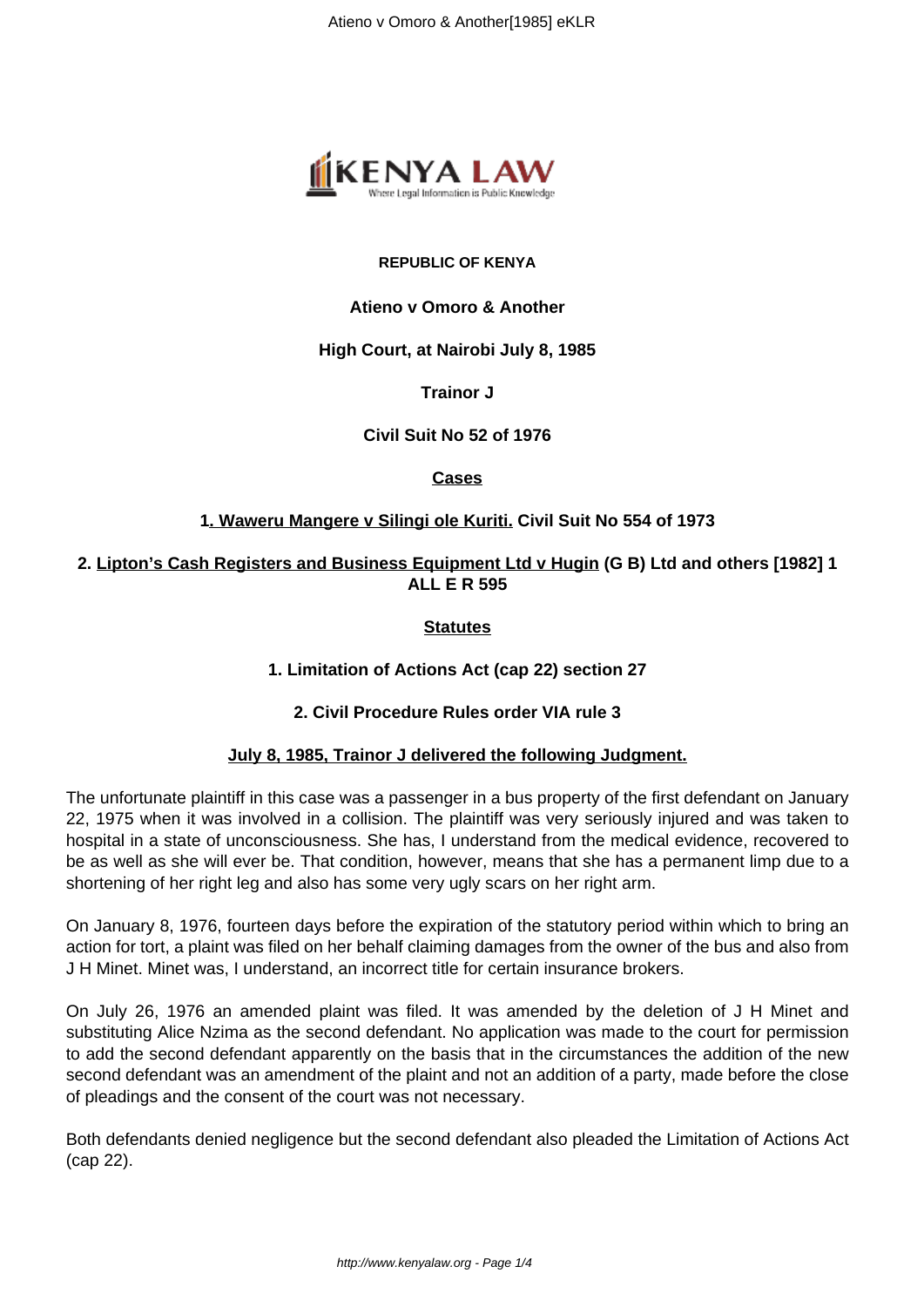The plaintiff gave evidence and the effect of it was, in a nutshell, that the driver of the fist defendant's bus was driving at a sedate and reasonable speed on the correct side of the lorry, if I remember correctly came around a bend in the road.

The plaintiff said that the lorry crossed over on to its incorrect side of the road and struck the bus on the middle of the offside about where the plaintiff was sitting. There was not in all her evidence anything to suggest, much less prove, negligence on the part of the bus driver and I must dismiss her claim against the first defendant with costs.

Mr Gitau who appeared for the substituted second defendant argued that at the time she was added to the plaint over three years had elapsed since the date of the accident and, therefore, the plaintiff's claim against his client was statute barred. He argued his case on the bases of order VIA rule 3 of the Civil Procedure Rules and maintained that such an amendment required the approval of the court.

Order VIA rule 3 commences that:

**"3 (1) Subject order 1, rules 9 and 10 …. and the following provisions of the rule, the court may at any stage of the proceedings, on such terms as to costs or otherwise as may be just and in such manner as it may direct, allow any party to amend his pleadings"** 

As will be seen order VIA rule 3 states that it is subject to order 1 rule 10 which order provides for substitution or addition of parties.

Sub-rule 2 of rule 10 commences:

**"The court may at any stage of the proceedings either upon or without the application of either party, (my emphasis) and on such terms as may appear to the court to be just, order that the name of the party improperly joined, whether as a plaintiff or defendant be struck out".** 

The effect of that sub-rule clearly gives to the court the power to strike out any party improperly joined.

Mr Hyanga maintained that what was before the court was an amended plaint and order VIA (1) applied.

It provides:

"**(1) A party may, without the leave of the court, amend any pleading of his once at any time before the pleadings are closed"**

and that the amendment dated from the date of the plaint. He said that the name J H Minet was inserted in error as J H Minet was the insurance broker of the second defendant. He said that as such a broker J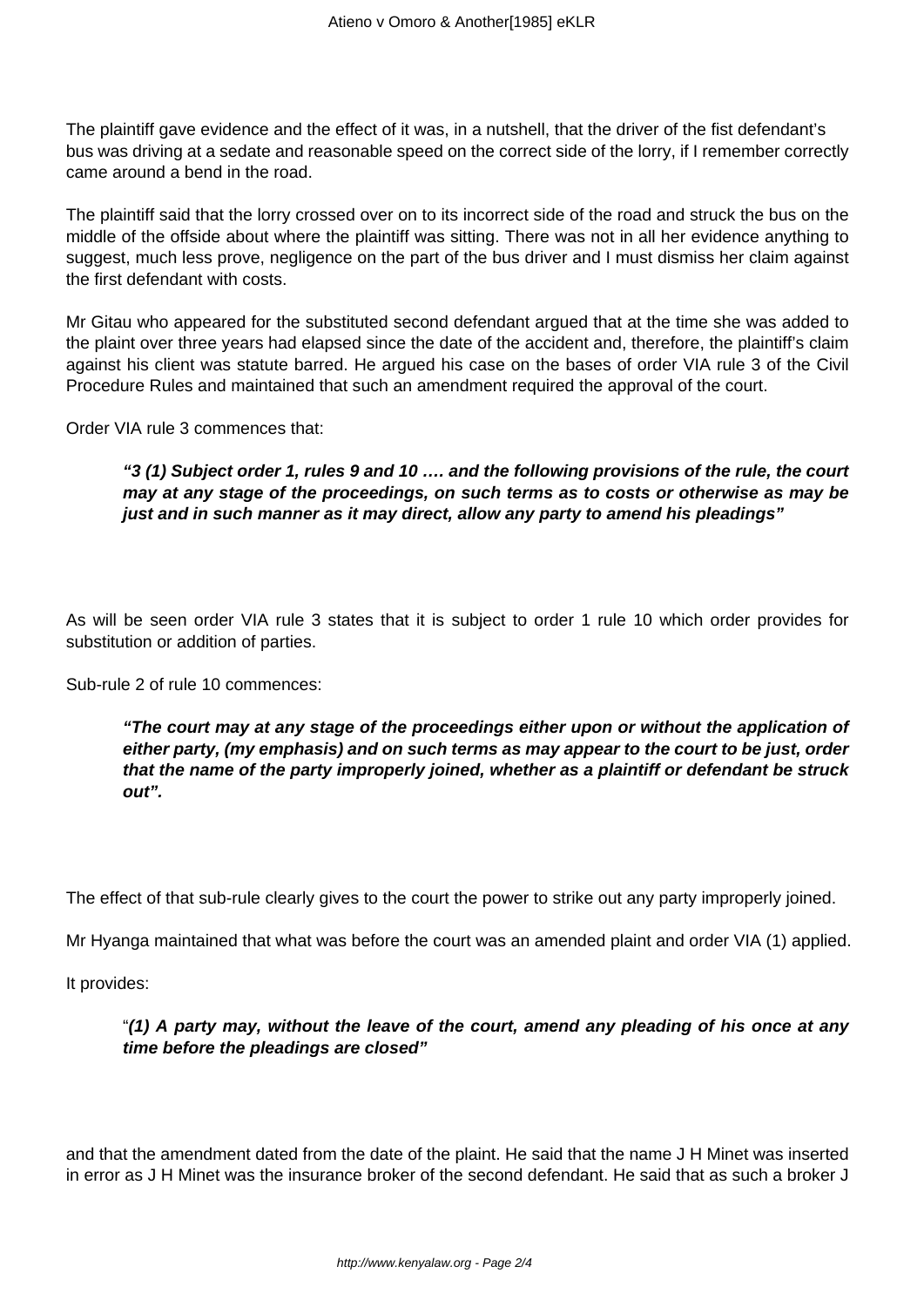H Minet was served with a notice of the accident because Minet was the agent of both the now second defendant and her insurers. He said that many letters were sent to the now second defendant but all were returned, so the plaintiff was left with no choice but to sue her agents J H Minet. He said that all that was done by the amendment was correctly to substitute the principal for the agent and that the amendment dates from the time of the original plaint.

I do not intend to present all the arguments of learned counsel for the parties but so far as those presented on behalf of the plaintiff are concerned I hold they are without substance. Even, if one were to concede for the sake of argument, and I most certainly would not concede it otherwise, that J H Minet was the agent of the second defendant for the purpose of effecting insurance on her motor vehicle, how could he be liable, vicariously or in any other way, for the negligence of the second defendant her servant or agents, in the car, control and management of the second defendant's lorry. The suggestion is untenable.

That letters to the second defendant never reached her is no justification for suing another person even though he be such an "agent" as is alleged on the plaintiff's behalf. If the second defendant were not available then the plaintiff should have applied for leave for substituted service.

The position with regard to the effect of the Limitation of Actions Act where a party is added is now so well established that it requires little comment. Mr Gitau referred to many cases on the point some dating a long way back but I do not intend to cite them. I prefer to cite the latest decision of this court and in which reference is made to an English decision which in turn refers to, or cites some of the cases cited before me.

In the unreported case of Waweru Mangere v Silingi ole Kuriti. Civil Suit No 554 of 1973 and originating summons 192 of 1979 were consolidated. The parties had entered into an agreement for the sale of certain land and the plaintiff went into possession. No consent was obtained from the Land Board and, consequently the transaction became void on April 19, 1965.

On March 13, 1973 the plaintiff sued the defendant, who had become registered as owner, for specific performance of the contract and defendant counter claimed for the return of the land. The advocates of the plaintiff later advised him that he could not succeed, and the plaint was withdrawn and judgement on the counterclaim was given in favour of the defendant.

An application to set aside the judgement was filed on February 29, 1978 and on January 23, 1979, the originating summons 192 of 1979 was filed. The judgment on the counterclaim was set aside and the proceedings continued in a consolidated form and on oral evidence.

In his judgment Trainor J said at page 9:

"The number of cases that have been reported dealing with applications to amend proceedings by adding a new party are many. The position now seems to be well established. Where the application is granted the new party will not be prejudiced. Any defence that is open to him at the time the application is granted is available to him as if proceedings were first instituted against him at that time. To put it another way, the Act may be relied on as a defence if the period has expired. It would appear from the cases that I have found, and there are many, that time is calculated up to when the proceedings are instituted; in the case of an added party time continues to run until the amendment adding him as a defendant is ordered.

A very helpful case, and one which one might well have anticipated being opened to the court by the